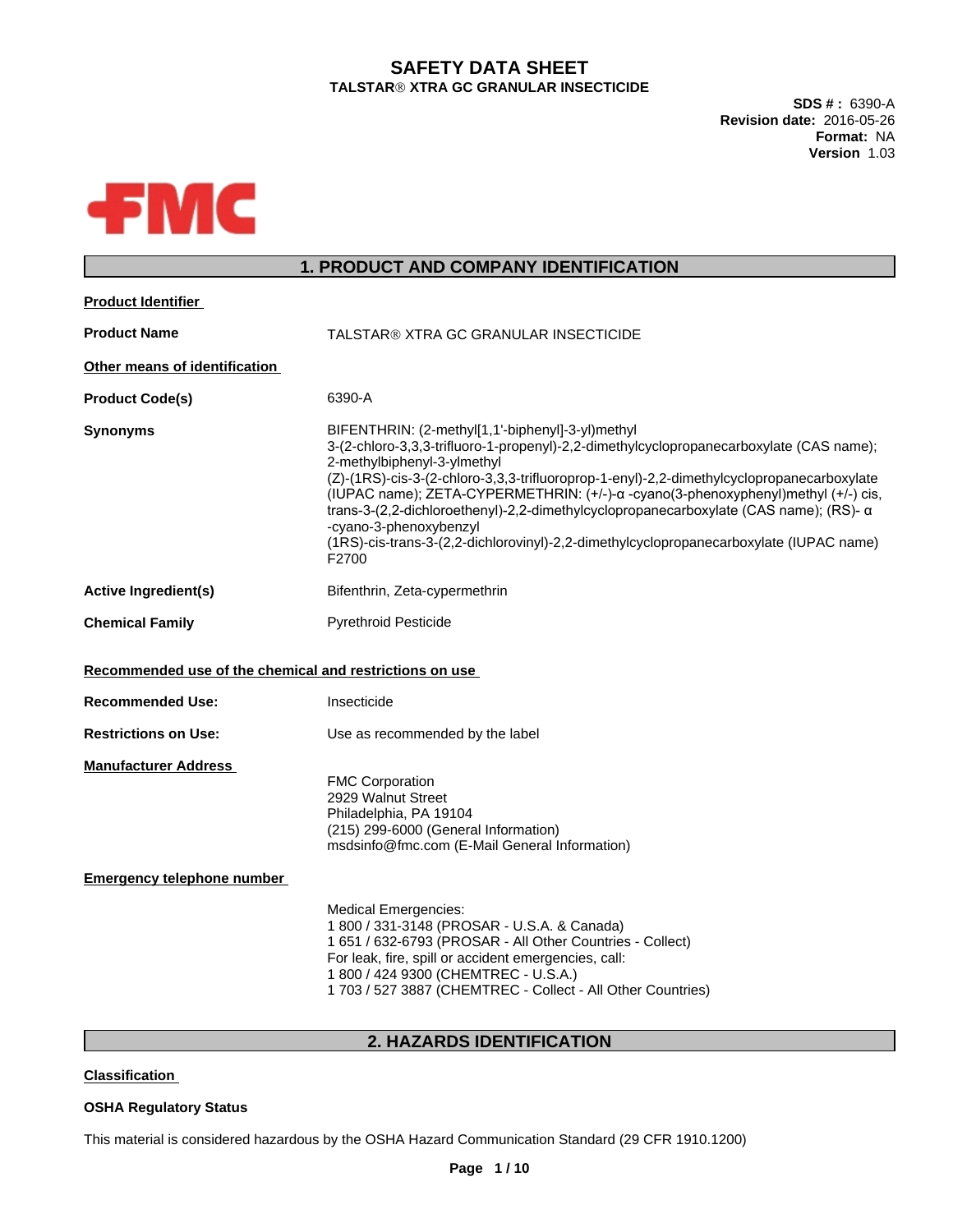| Acute toxicity - Oral                     | Category 4  |
|-------------------------------------------|-------------|
| Acute toxicity - Inhalation (Dusts/Mists) | Category 4  |
| Serious eye damage/eye irritation         | Category 2B |
| <b>Skin sensitization</b>                 | Category 1B |
| Carcinogenicity                           | Category 1A |

#### **GHS Label elements, including precautionary statements**

#### **EMERGENCY OVERVIEW**

| Danger                                                                                                                                                                                        |  |
|-----------------------------------------------------------------------------------------------------------------------------------------------------------------------------------------------|--|
| <b>Hazard Statements</b><br>H302 - Harmful if swallowed<br>H317 - May cause an allergic skin reaction<br>H320 - Causes eye irritation<br>H332 - Harmful if inhaled<br>H350 - May cause cancer |  |
|                                                                                                                                                                                               |  |

#### **Precautionary Statements - Prevention**

P202 - Do not handle until all safety precautions have been read and understood

P261 - Avoid breathing dust/fume/gas/mist/vapors/spray

P264 - Wash face, hands and any exposed skin thoroughly after handling

P270 - Do not eat, drink or smoke when using this product

P272 - Contaminated work clothing should not be allowed out of the workplace

P280 - Wear protective gloves

P281 - Use personal protective equipment as required

#### **Precautionary Statements - Response**

P308 + P313 - If exposed or concerned: Get medical advice/attention

P305 + P351 + P338 - IF IN EYES: Rinse cautiously with water forseveral minutes. Remove contact lenses, if present and easy to do. Continue rinsing

P337 + P313 - If eye irritation persists: Get medical advice/ attention

P302 + P352 - IF ON SKIN: Wash with plenty of water and soap

P333 + P313 - If skin irritation or rash occurs: Get medical advice/attention

P363 - Wash contaminated clothing before reuse

P304 + P340 - IF INHALED: Remove person to fresh air and keep comfortable for breathing

P301 + P312 - IF SWALLOWED: Call a POISON CENTER or doctor if you feel unwell

P330 - Rinse mouth

#### **Precautionary Statements - Storage**

P405 - Store locked up

#### **Precautionary Statements - Disposal**

P501 - Dispose of contents/container to an approved waste disposal plant

#### **Hazards not otherwise classified (HNOC)**

No hazards not otherwise classified were identified.

#### **Other Information**

Very toxic to aquatic life with long lasting effects. May be harmful in contact with skin.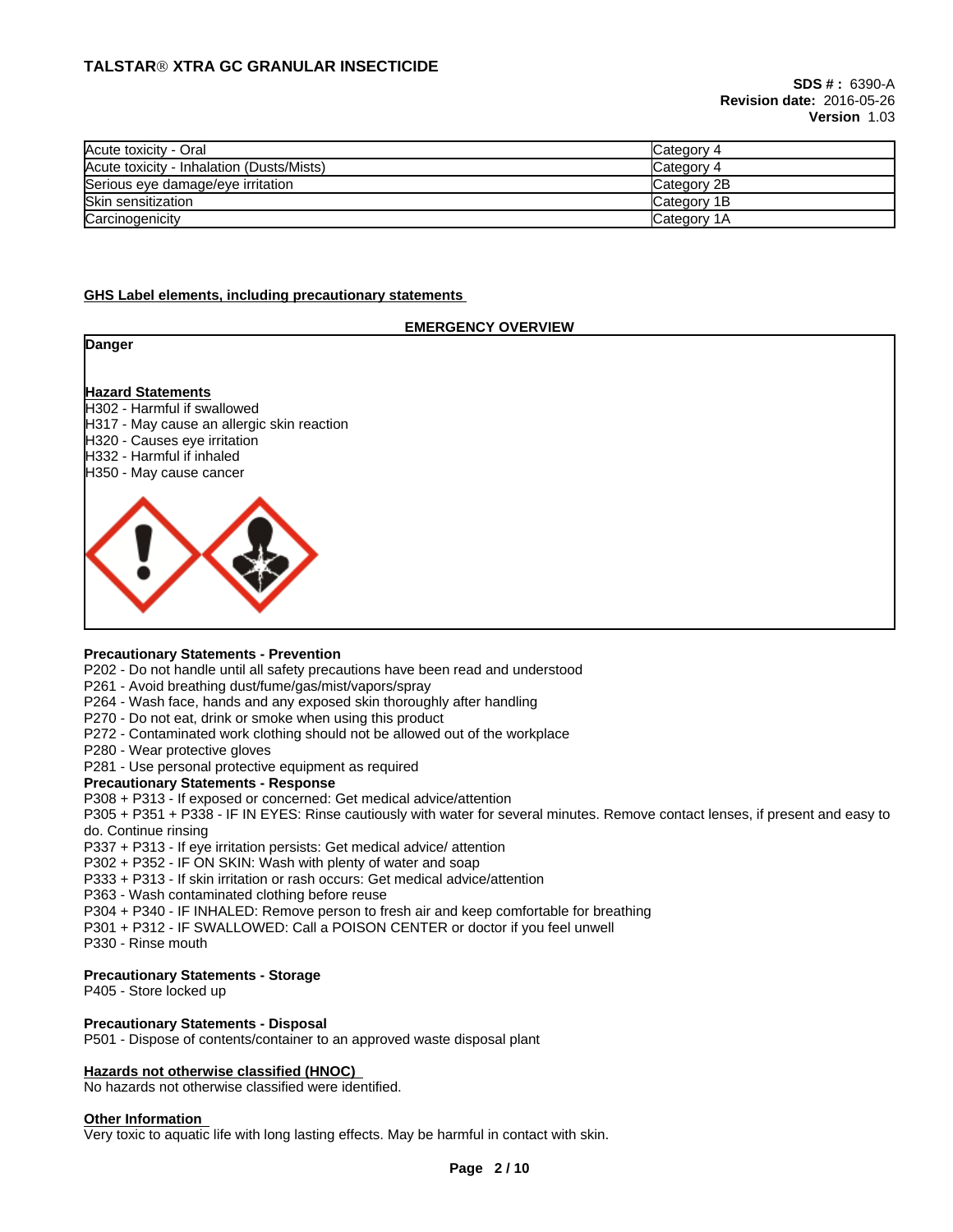# **3. COMPOSITION/INFORMATION ON INGREDIENTS**

**Chemical Family Pyrethroid Pesticide.** 

| <b>Chemical name</b>       | <b>CAS-No</b> | Weight % |
|----------------------------|---------------|----------|
| <b>Bifenthrin</b>          | 82657-04-3    | ◡.∠      |
| Zeta-cypermethrin (F2700)  | 52315-07-8    | 0.05     |
| Crystalline silica, quartz | 14808-60-7    | >90      |
| Synthetic amorphous silica | 112926-00-8   | -0       |

Synonyms are provided in Section 1.

|                                                                                                            | <b>4. FIRST AID MEASURES</b>                                                                                                                                                                                                                                                 |
|------------------------------------------------------------------------------------------------------------|------------------------------------------------------------------------------------------------------------------------------------------------------------------------------------------------------------------------------------------------------------------------------|
| <b>Eye Contact</b>                                                                                         | Hold eyes open and rinse slowly and gently with water for 15 to 20 minutes. Remove<br>contact lenses, if present, after the first 5 minutes, then continue rinsing eye. Call a poison<br>control center or doctor for further treatment advice.                              |
| <b>Skin Contact</b>                                                                                        | Take off contaminated clothing. Rinse skin immediately with plenty of water for 15-20<br>minutes. Call a poison control center or doctor for further treatment advice.                                                                                                       |
| <b>Inhalation</b>                                                                                          | Move to fresh air. If person is not breathing, call 911 (within the U.S. and Canada) or an<br>ambulance, then give artificial respiration, preferably mouth-to-mouth if possible. Call a<br>poison control center or doctor for further treatment advice.                    |
| Ingestion                                                                                                  | Call a poison control center or doctor immediately for treatment advice Have person sip a<br>glass of water if able to swallow. Do not induce vomiting unless told to do so by a poison<br>control center or doctor Do not give anything by mouth to an unconscious person.  |
| Most important symptoms and<br>effects, both acute and delayed                                             | None known.                                                                                                                                                                                                                                                                  |
| Indication of immediate medical<br>attention and special treatment<br>needed, if necessary                 | Treat symptomatically. This product is a pyrethroid. If large amounts have been ingested,<br>the stomach and intestines should be evacuated. Treatment is symptomatic and supportive.<br>Digestible fats, oils, or alcohol may increase absorption and so should be avoided. |
|                                                                                                            | <b>5. FIRE-FIGHTING MEASURES</b>                                                                                                                                                                                                                                             |
| <b>Suitable Extinguishing Media</b>                                                                        | Foam. Carbon dioxide (CO <sub>2</sub> ). Dry chemical. Water spray or fog.                                                                                                                                                                                                   |
| Specific Hazards Arising from the<br><b>Chemical</b>                                                       | Powdered material may form explosive dust-air mixtures                                                                                                                                                                                                                       |
| <b>Explosion data</b><br><b>Sensitivity to Mechanical Impact</b><br><b>Sensitivity to Static Discharge</b> | Not sensitive.<br>Not sensitive.                                                                                                                                                                                                                                             |
| Protective equipment and<br>precautions for firefighters                                                   | As in any fire, wear self-contained breathing apparatus and full protective gear. Isolate fire<br>area. Evaluate downwind.                                                                                                                                                   |
|                                                                                                            | <b>6. ACCIDENTAL RELEASE MEASURES</b>                                                                                                                                                                                                                                        |
| <b>Personal Precautions</b>                                                                                | Isolate and post spill area. Wear suitable protective clothing, gloves and eye/face<br>protection. For personal protection see section 8.                                                                                                                                    |
| Other                                                                                                      | For further clean-up instructions, call FMC Emergency Hotline number listed in Section 1<br>"Product and Company Identification" above.                                                                                                                                      |
| <b>Environmental Precautions</b>                                                                           | Keep people and animals away from and upwind of spill/leak. Keep material out of lakes,<br>streams, ponds, and sewer drains.<br>Page 3/10                                                                                                                                    |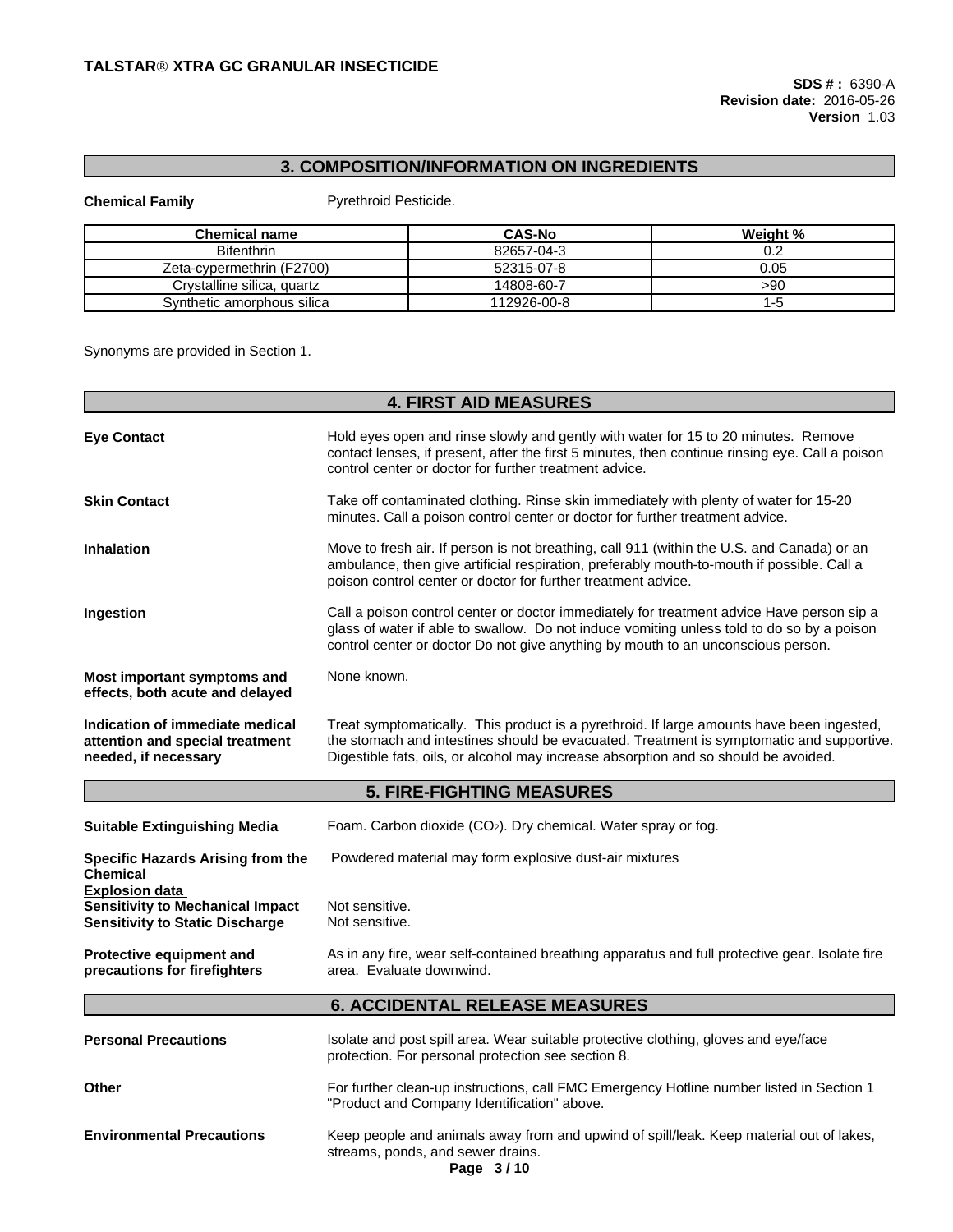| <b>Methods for Containment</b><br>Sweep up and shovel into suitable containers for disposal. |                                                                                                                                                                                                                                                                    |  |  |  |
|----------------------------------------------------------------------------------------------|--------------------------------------------------------------------------------------------------------------------------------------------------------------------------------------------------------------------------------------------------------------------|--|--|--|
| Methods for cleaning up                                                                      | Clean and neutralize spill area, tools and equipment by washing with bleach water and<br>soap. Absorb rinsate and add to the collected waste. Waste must be classified and labeled<br>prior to recycling or disposal. Dispose of waste as indicated in Section 13. |  |  |  |
|                                                                                              | 7. HANDLING AND STORAGE                                                                                                                                                                                                                                            |  |  |  |
| <b>Handling</b>                                                                              | Do not contaminate other pesticides, fertilizers, water, food, or feed by storage or disposal.                                                                                                                                                                     |  |  |  |
| <b>Storage</b>                                                                               | Keep in a dry, cool and well-ventilated place. Keep away from open flames, hot surfaces<br>and sources of ignition. Keep out of reach of children and animals. Keep/store only in<br>original container.                                                           |  |  |  |

**Incompatible products** Strong oxidizing agents, Fluorine, Chlorine trifluorine, Oxygen difluoride

# **8. EXPOSURE CONTROLS/PERSONAL PROTECTION**

**Control parameters**

| <b>Chemical name</b>       | <b>ACGIH TLV</b>               | <b>OSHA PEL</b>           | <b>NIOSH</b>                  | Mexico                            |
|----------------------------|--------------------------------|---------------------------|-------------------------------|-----------------------------------|
| Crystalline silica, quartz | TWA: $0.025$ mg/m <sup>3</sup> |                           | IDLH: $50 \text{ mg/m}^3$     | Mexico: TWA 0.1 mg/m <sup>3</sup> |
| (14808-60-7)               |                                |                           | TWA: $0.05$ mg/m <sup>3</sup> |                                   |
| Synthetic amorphous        |                                |                           |                               | Mexico: TWA 10 mg/m <sup>3</sup>  |
| silica                     |                                |                           |                               |                                   |
| $(112926-00-8)$            |                                |                           |                               |                                   |
| <b>Chemical name</b>       | <b>British Columbia</b>        | Quebec                    | <b>Ontario TWAEV</b>          | <b>Alberta</b>                    |
| Crystalline silica, quartz | TWA: $0.025$ mg/m <sup>3</sup> | TWA: $0.1 \text{ mg/m}^3$ | TWA: $0.10$ mg/m <sup>3</sup> | TWA: $0.025$ mg/m <sup>3</sup>    |
| $(14808 - 60 - 7)$         |                                |                           | respirable                    |                                   |
|                            |                                |                           |                               |                                   |
| Synthetic amorphous        | TWA: $4 \text{ mg/m}^3$        | TWA: 6 mg/m $3$           |                               |                                   |
| silica                     | TWA: 1.5 mg/m <sup>3</sup>     |                           |                               |                                   |
| $(112926 - 00 - 8)$        |                                |                           |                               |                                   |

### **Appropriate engineering controls**

**Engineering measures** Apply technical measures to comply with the occupational exposure limits. Ensure adequate ventilation, especially in confined areas. When working in confined spaces (tanks, containers, etc.), ensure that there is a supply of air suitable for breathing and wear the recommended equipment.

### **Individual protection measures, such as personal protective equipment**

**Eye/Face Protection** If there is a potential for exposure to particles which could cause eye discomfort, wear chemical goggles.

**Skin and Body Protection** Wear long-sleeved shirt, long pants, socks, and shoes.

Hand Protection **Protective gloves** 

- **Respiratory Protection If exposure limits are exceeded or irritation is experienced, NIOSH/MSHA approved** respiratory protection should be worn. Respiratory protection must be provided in accordance with current local regulations.
- **Hygiene measures** Clean water should be available for washing in case of eye or skin contamination. Wash skin prior to eating, drinking, chewing gum or using tobacco. Shower or bathe at the end of working. Remove and wash contaminated clothing before re-use. Launder work clothing separately from regular household laundry.

**General information** If the product is used in mixtures, it is recommended that you contact the appropriate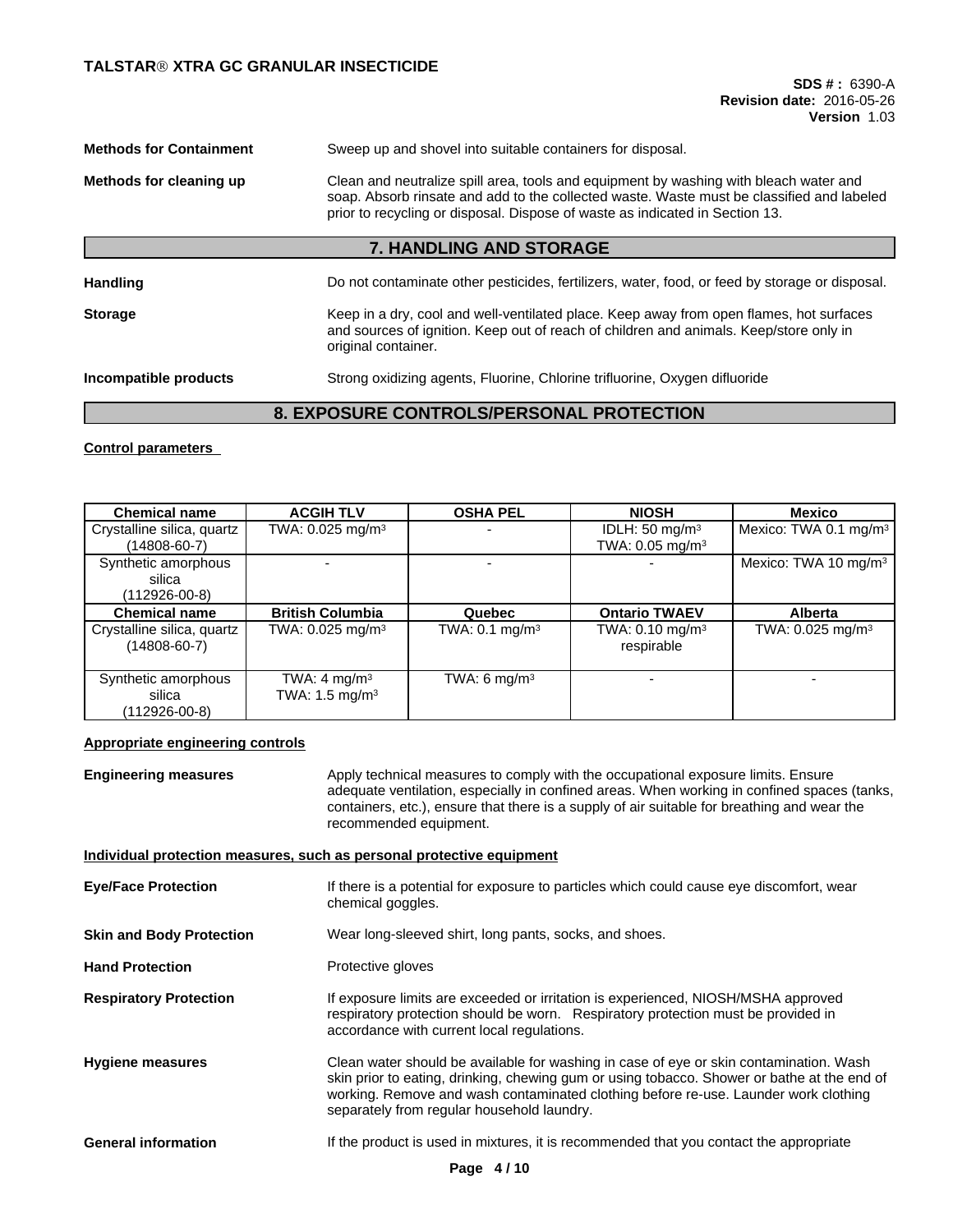**Version** 1.03

protective equipment suppliers. These recommendations apply to the product as supplied

# **9. PHYSICAL AND CHEMICAL PROPERTIES**

#### **Information on basic physical and chemical properties**

| Appearance<br><b>Physical State</b><br>Color<br>Odor<br>Odor threshold<br>рH<br>Melting point/freezing point<br><b>Boiling Point/Range</b><br><b>Flash point</b><br><b>Evaporation Rate</b><br>Flammability (solid, gas)<br><b>Flammability Limit in Air</b><br><b>Upper flammability limit:</b><br>Lower flammability limit:<br>Vapor pressure<br><b>Vapor density</b><br><b>Density</b><br><b>Specific gravity</b><br><b>Water solubility</b><br>Solubility in other solvents<br><b>Partition coefficient</b><br><b>Autoignition temperature</b><br><b>Decomposition temperature</b><br><b>Viscosity, kinematic</b><br>Viscosity, dynamic<br><b>Explosive properties</b><br><b>Oxidizing properties</b><br><b>Molecular weight</b> | Granules<br>Solid<br><b>Brown</b><br>Mild detergent odor<br>No information available<br>$~1$ – 6.9<br>Not applicable<br>No information available<br>Not applicable<br>No information available<br>No information available<br>No information available<br>No information available<br>No information available<br>No information available<br>97.71 - 100.43 lb/cu ft<br>No information available<br>No data available<br>No information available<br>No information available<br>No information available<br>No information available<br>No information available<br>No information available<br>No information available<br>No information available<br>No information available |  |
|--------------------------------------------------------------------------------------------------------------------------------------------------------------------------------------------------------------------------------------------------------------------------------------------------------------------------------------------------------------------------------------------------------------------------------------------------------------------------------------------------------------------------------------------------------------------------------------------------------------------------------------------------------------------------------------------------------------------------------------|------------------------------------------------------------------------------------------------------------------------------------------------------------------------------------------------------------------------------------------------------------------------------------------------------------------------------------------------------------------------------------------------------------------------------------------------------------------------------------------------------------------------------------------------------------------------------------------------------------------------------------------------------------------------------------|--|
| <b>Bulk density</b>                                                                                                                                                                                                                                                                                                                                                                                                                                                                                                                                                                                                                                                                                                                  | No information available                                                                                                                                                                                                                                                                                                                                                                                                                                                                                                                                                                                                                                                           |  |
|                                                                                                                                                                                                                                                                                                                                                                                                                                                                                                                                                                                                                                                                                                                                      |                                                                                                                                                                                                                                                                                                                                                                                                                                                                                                                                                                                                                                                                                    |  |

### **10. STABILITY AND REACTIVITY**

**Reactivity Not applicable** 

**Chemical Stability** Stable under recommended storage conditions.<br>**Possibility of Hazardous Reactions** None under normal processing. **Possibility of Hazardous Reactions Hazardous polymerization** Hazardous polymerization does not occur.

**Conditions to avoid**<br> **Conditions**<br> **Conditions**<br> **Conditions**<br> **Conditions**<br> **Conditions**<br> **Conditions**<br> **Conditions**<br> **Conditions**<br> **Conditions**<br> **Conditions**<br> **Conditions** Strong oxidizing agents, Fluorine, Chlorine trifluorine, Oxygen difluoride. **Hazardous Decomposition Products** None known based on information supplied.

# **11. TOXICOLOGICAL INFORMATION**

### **Product Information**

| LD50 Oral                         | 727 mg/kg (rat)                |
|-----------------------------------|--------------------------------|
| <b>LD50 Dermal</b>                | $> 5000$ mg/kg (rabbit)        |
| <b>LC50 Inhalation</b>            | $> 2.11$ mg/L (rat) 4 hr       |
| Serious eye damage/eye irritation | Moderately irritating to eyes. |
| <b>Skin corrosion/irritation</b>  | May cause slight irritation.   |
| <b>Sensitization</b>              | Sensitizer                     |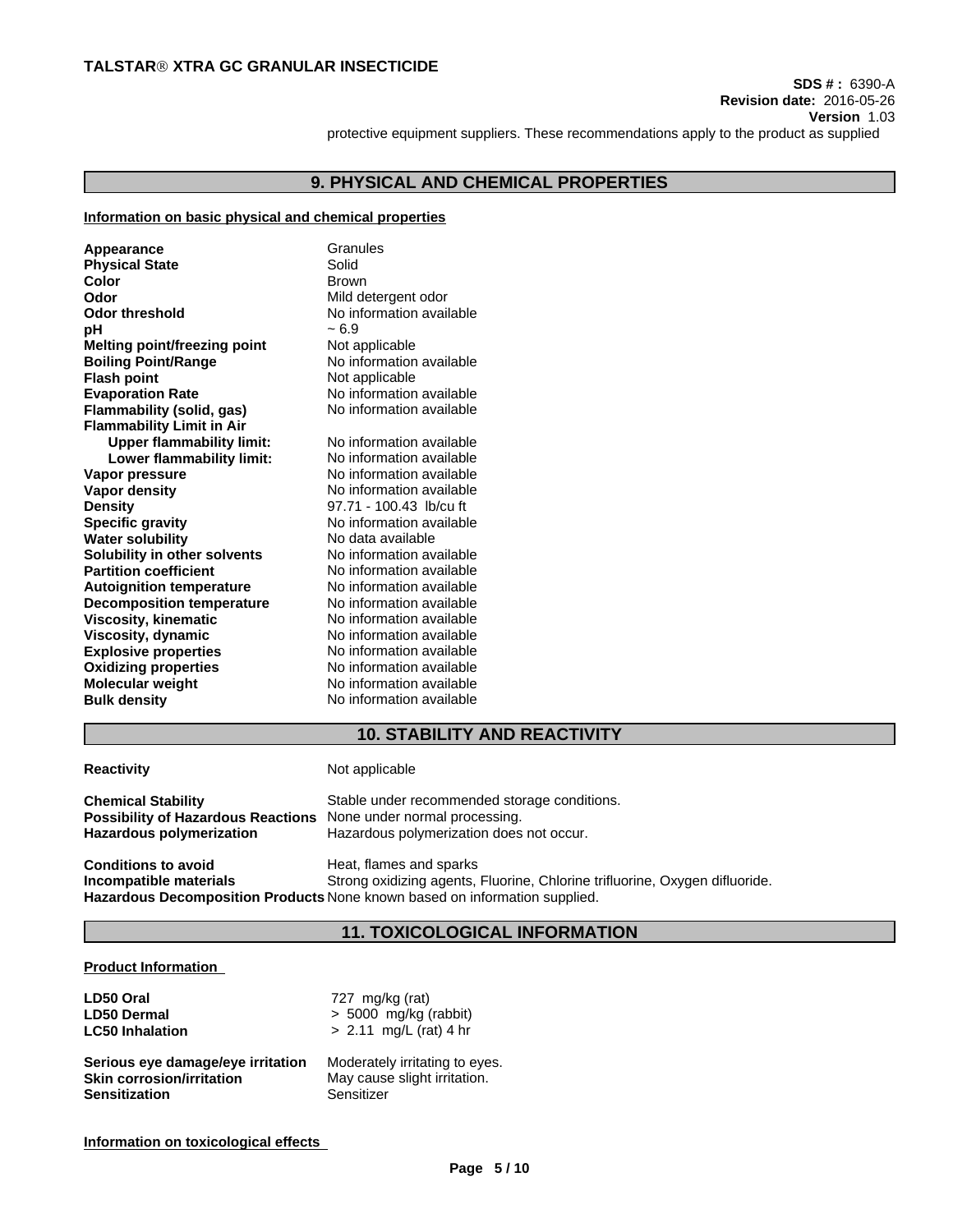| <b>Symptoms</b>                                                                            | Large, toxic doses of this product administered to laboratory animals produced signs of<br>toxicity including tremors, loss of coordination, convulsions, staggered gait and oral<br>discharge. |                                                                                                                                                                                 |            |                                                                                              |  |  |
|--------------------------------------------------------------------------------------------|-------------------------------------------------------------------------------------------------------------------------------------------------------------------------------------------------|---------------------------------------------------------------------------------------------------------------------------------------------------------------------------------|------------|----------------------------------------------------------------------------------------------|--|--|
| Delayed and immediate effects as well as chronic effects from short and long-term exposure |                                                                                                                                                                                                 |                                                                                                                                                                                 |            |                                                                                              |  |  |
| <b>Chronic toxicity</b>                                                                    |                                                                                                                                                                                                 |                                                                                                                                                                                 |            | Bifenthrin: Long-term exposure caused neurotoxicity (tremors and impaired gait) in the early |  |  |
|                                                                                            |                                                                                                                                                                                                 | exposure in animal studies, but tremors disappeared with continued exposure<br>Zeta-cypermethrin: Long-term exposure caused neurotoxicity (body tremors, decreased              |            |                                                                                              |  |  |
|                                                                                            |                                                                                                                                                                                                 | motor activity), decreased body weight and increased liver and spleen weight                                                                                                    |            |                                                                                              |  |  |
| <b>Mutagenicity</b>                                                                        |                                                                                                                                                                                                 | Bifenthrin, Zeta-cypermethrin: Not genotoxic in animal studies.                                                                                                                 |            |                                                                                              |  |  |
| Carcinogenicity                                                                            |                                                                                                                                                                                                 |                                                                                                                                                                                 |            | Bifenthrin: Weak treatment-related response for liver adenocarcinomas and benign bladder     |  |  |
|                                                                                            |                                                                                                                                                                                                 | tumors (lesion) in male mice Cypermethrin caused an increase in benign lung tumors in                                                                                           |            |                                                                                              |  |  |
|                                                                                            |                                                                                                                                                                                                 | mice, but not in rats. EPA has classified cypermethrin as a possible human carcinogen                                                                                           |            |                                                                                              |  |  |
|                                                                                            |                                                                                                                                                                                                 | based on this information, but does not regulate based on its low cancer risk.                                                                                                  |            |                                                                                              |  |  |
| <b>Neurological effects</b>                                                                |                                                                                                                                                                                                 | Bifenthrin: Causes clinical signs of neurotoxicity (tremors, impaired gait, excessive<br>salivation) following acute or subchronic exposure. Tremors disappeared with continued |            |                                                                                              |  |  |
|                                                                                            |                                                                                                                                                                                                 |                                                                                                                                                                                 |            |                                                                                              |  |  |
|                                                                                            |                                                                                                                                                                                                 | following acute, subchronic, or chronic exposure.                                                                                                                               |            | exposure. Zeta-cypermethrin: Causes neurotoxicity (tremors and decreased motor activity)     |  |  |
| <b>Reproductive toxicity</b>                                                               |                                                                                                                                                                                                 |                                                                                                                                                                                 |            |                                                                                              |  |  |
| Developmental toxicity                                                                     |                                                                                                                                                                                                 | Bifenthrin. Zeta-cypermethrin: No toxicity to reproduction in animal studies.<br>Bifenthrin, Zeta-cypermethrin: Not teratogenic in animal studies.                              |            |                                                                                              |  |  |
| STOT - single exposure                                                                     |                                                                                                                                                                                                 | Not classified.                                                                                                                                                                 |            |                                                                                              |  |  |
| <b>STOT - repeated exposure</b>                                                            |                                                                                                                                                                                                 | Not classified.                                                                                                                                                                 |            |                                                                                              |  |  |
| <b>Target organ effects</b>                                                                |                                                                                                                                                                                                 | Bifenthrin: Central Nervous System (CNS) Zeta-cypermethrin: Central Nervous System                                                                                              |            |                                                                                              |  |  |
|                                                                                            | blood                                                                                                                                                                                           |                                                                                                                                                                                 |            |                                                                                              |  |  |
| <b>Neurological effects</b>                                                                |                                                                                                                                                                                                 | Bifenthrin: Causes clinical signs of neurotoxicity (tremors, impaired gait, excessive                                                                                           |            |                                                                                              |  |  |
|                                                                                            |                                                                                                                                                                                                 | salivation) following acute or subchronic exposure. Tremors disappeared with continued                                                                                          |            |                                                                                              |  |  |
|                                                                                            |                                                                                                                                                                                                 |                                                                                                                                                                                 |            | exposure. Zeta-cypermethrin: Causes neurotoxicity (tremors and decreased motor activity)     |  |  |
|                                                                                            |                                                                                                                                                                                                 | following acute, subchronic, or chronic exposure.                                                                                                                               |            |                                                                                              |  |  |
| <b>Aspiration hazard</b><br><b>Chemical name</b>                                           | No information available.<br><b>ACGIH</b>                                                                                                                                                       | <b>IARC</b>                                                                                                                                                                     | <b>NTP</b> | <b>OSHA</b>                                                                                  |  |  |
| $70$ curarmathrin $(52700)$                                                                |                                                                                                                                                                                                 | $C_{\text{max}}$                                                                                                                                                                |            |                                                                                              |  |  |

| Chemical name              | ACGIH | IARC     | NIP   | USHA |
|----------------------------|-------|----------|-------|------|
| Zeta-cypermethrin (F2700)  |       | Group 2A |       |      |
| 52315-07-8                 |       |          |       |      |
| Crystalline silica, quartz | A2    | Group 1  | Known |      |
| 14808-60-7                 |       |          |       |      |
| Synthetic amorphous silica |       | Group 3  |       |      |
| 112926-00-8                |       |          |       |      |

*ACGIH (American Conference of Governmental Industrial Hygienists) A2 - Suspected Human Carcinogen IARC (International Agency for Research on Cancer) Group 1 - Carcinogenic to Humans Group 3 - Not classifiable as to its carcinogenicity to humans NTP (National Toxicology Program) Known - Known Carcinogen OSHA (Occupational Safety and Health Administration of the US Department of Labor) X - Present*

# **12. ECOLOGICAL INFORMATION**

### **Ecotoxicity**

3.6% of the mixture consists of components(s) of unknown hazards to the aquatic environment

| Bifenthrin (82657-04-3) |           |                |        |           |
|-------------------------|-----------|----------------|--------|-----------|
| Active Ingredient(s)    | Duration  | <b>Species</b> | Value  | Units     |
| <b>Bifenthrin</b>       | 96 h LC50 | Fish           | 0.1    | $\mu$ g/L |
|                         | 72 h EC50 | Algae          | 0.822  | mq/L      |
|                         | 48 h EC50 | Crustacea      | 0.11   | $\mu$ g/L |
|                         | 21 d NOEC | Fish           | 0.012  | $\mu$ g/L |
|                         | 21 d NOEC | Crustacea      | 0.0013 | $\mu$ g/L |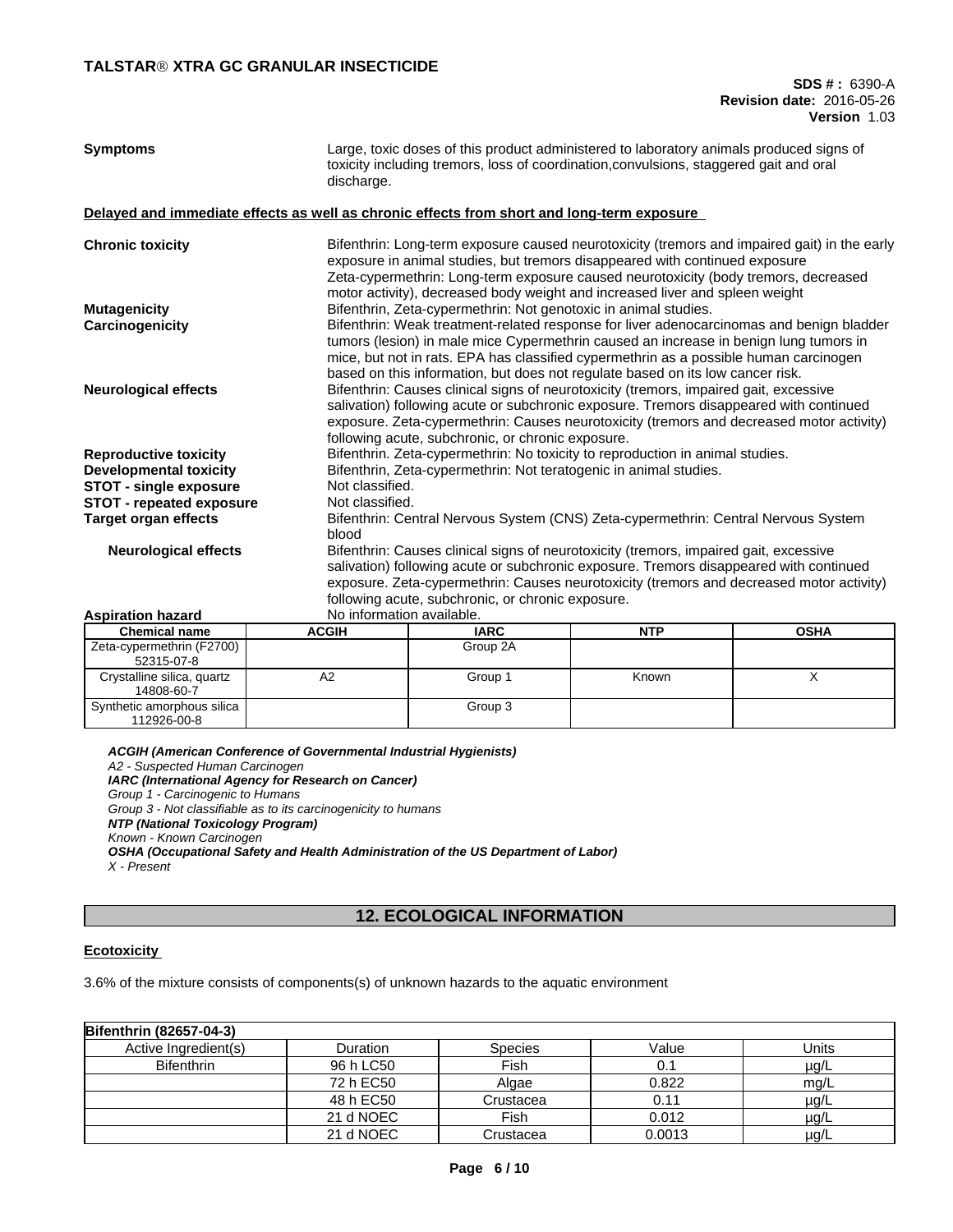| Zeta-cypermethrin (F2700) (52315-07-8)                                                                                                                |                                                                                                                                                     |                                                                                                                                                                                      |       |           |  |  |
|-------------------------------------------------------------------------------------------------------------------------------------------------------|-----------------------------------------------------------------------------------------------------------------------------------------------------|--------------------------------------------------------------------------------------------------------------------------------------------------------------------------------------|-------|-----------|--|--|
| Active Ingredient(s)                                                                                                                                  | Duration                                                                                                                                            | Species                                                                                                                                                                              | Value | Units     |  |  |
| Zeta-cypermethrin                                                                                                                                     | 48 h EC50                                                                                                                                           | Crustacea                                                                                                                                                                            | 0.14  | $\mu$ g/L |  |  |
|                                                                                                                                                       | 96 h LC50                                                                                                                                           | Fish                                                                                                                                                                                 | 0.69  | $\mu$ g/L |  |  |
|                                                                                                                                                       | 72 h EC50                                                                                                                                           | Algae                                                                                                                                                                                | >1    | mg/L      |  |  |
|                                                                                                                                                       | 21 d NOEC                                                                                                                                           | Crustacea                                                                                                                                                                            | 0.01  | $\mu$ g/L |  |  |
|                                                                                                                                                       | 21 d NOEC                                                                                                                                           | Fish                                                                                                                                                                                 | 0.015 | $\mu$ g/L |  |  |
| Persistence and degradability                                                                                                                         |                                                                                                                                                     | Bifenthrin: Moderately persistent. Does not readily hydrolyze. Not readily biodegradable.<br>Zeta-cypermethrin: Non-persistent. Readily hydrolyzed. Not readily biodegradable.       |       |           |  |  |
| <b>Bioaccumulation</b>                                                                                                                                | Bifenthrin: The substance has a potential for bioconcentration. Zeta-cypermethrin: The<br>substance does not have a potential for bioconcentration. |                                                                                                                                                                                      |       |           |  |  |
| <b>Mobility</b>                                                                                                                                       |                                                                                                                                                     | Bifenthrin, Zeta-cypermethrin: Immobile, Not expected to reach groundwater.                                                                                                          |       |           |  |  |
|                                                                                                                                                       |                                                                                                                                                     | <b>13. DISPOSAL CONSIDERATIONS</b>                                                                                                                                                   |       |           |  |  |
| <b>Waste disposal methods</b>                                                                                                                         | disposal authorities for guidance.                                                                                                                  | Improper disposal of excess pesticide, spray mixture, or rinsate is prohibited. If these<br>wastes cannot be disposed of by use according to label instructions, contact appropriate |       |           |  |  |
| <b>Contaminated Packaging</b>                                                                                                                         |                                                                                                                                                     | Containers must be disposed of in accordance with local, state and federal regulations.<br>Refer to the product label for container disposal instructions.                           |       |           |  |  |
|                                                                                                                                                       |                                                                                                                                                     | <b>14. TRANSPORT INFORMATION</b>                                                                                                                                                     |       |           |  |  |
| <u>DOT</u>                                                                                                                                            |                                                                                                                                                     | Not regulated for transportation if shipped in Non Bulk packaging. The classification below<br>pertains to the shipment in Bulk packaging.                                           |       |           |  |  |
| UN/ID no<br><b>Proper Shipping Name</b><br><b>Hazard class</b><br><b>Packing Group</b><br><b>Marine Pollutant</b><br><b>Description</b>               | <b>UN3077</b><br>9<br>Ш<br>Zeta-cypermethrin.<br>Zeta-cypermethrin), 9 PG<br>Ш                                                                      | Environmentally hazardous substance, solid, n.o.s.<br>UN3077 Environmentally hazardous substances, solid, n.o.s. (Bifenthrin,                                                        |       |           |  |  |
| <b>TDG</b><br>UN/ID no<br><b>Proper Shipping Name</b><br><b>Hazard class</b><br><b>Packing Group</b><br><b>Marine Pollutant</b><br><b>Description</b> | <b>UN3077</b><br>9<br>Ш<br>Bifenthrin, Zeta-cypermethrin.<br>Zeta-cypermethrin), 9 PG<br>Ш                                                          | Environmentally hazardous substance, solid, n.o.s.<br>UN3077 Environmentally hazardous substances, solid, n.o.s. (Bifenthrin,                                                        |       |           |  |  |
| <b>ICAO/IATA</b><br>UN/ID no<br><b>Proper Shipping Name</b><br><b>Hazard class</b><br><b>Packing Group</b><br><b>Description</b>                      | <b>UN3077</b><br>9<br>Ш<br>Zeta-cypermethrin), 9 PG<br>Ш                                                                                            | Environmentally hazardous substance, solid, n.o.s.<br>UN3077 Environmentally hazardous substances, solid, n.o.s. (Bifenthrin,                                                        |       |           |  |  |
| <b>Limited quantity</b>                                                                                                                               | 30 kg G                                                                                                                                             |                                                                                                                                                                                      |       |           |  |  |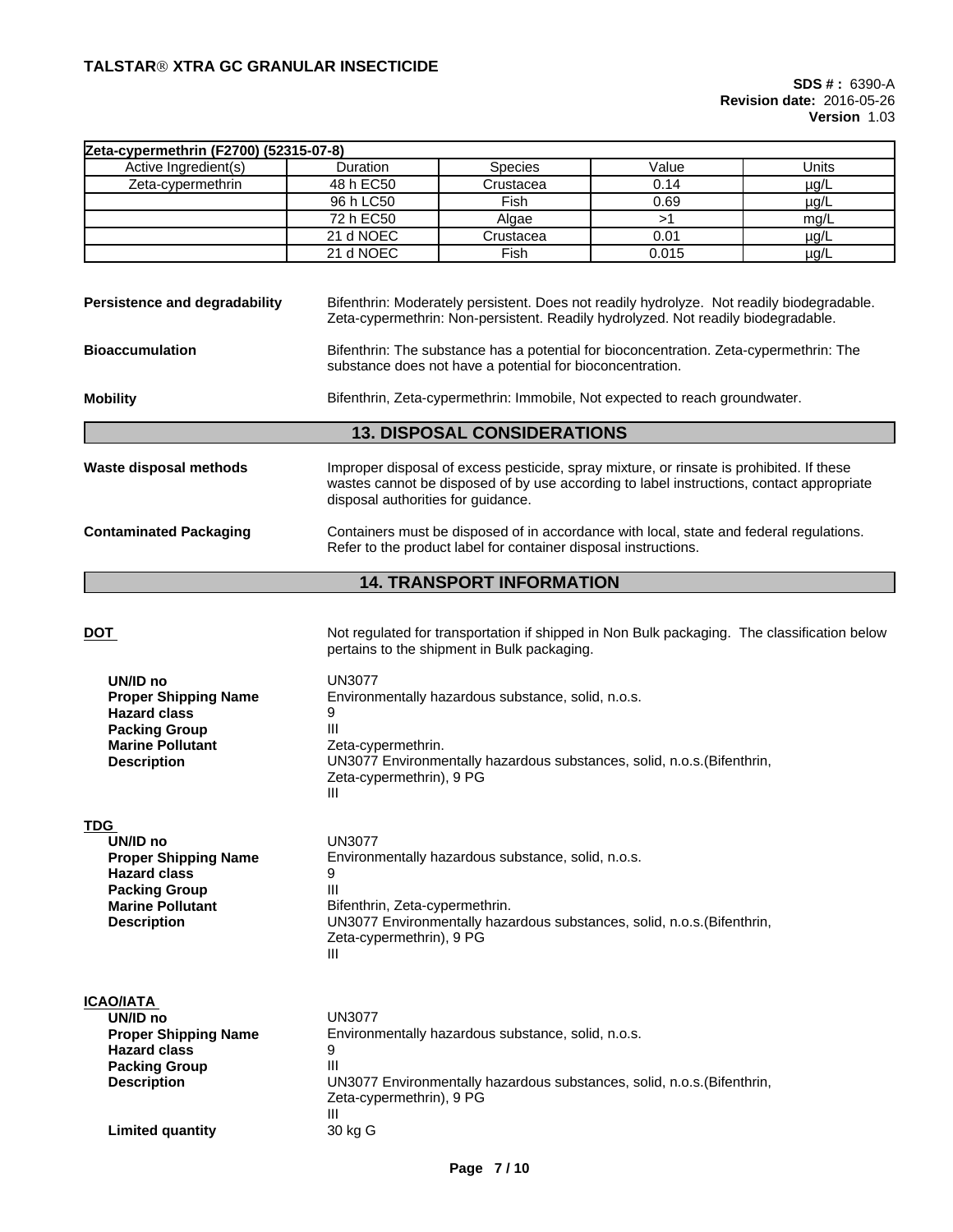| <b>IMDG/IMO</b>             |                                                                         |
|-----------------------------|-------------------------------------------------------------------------|
| UN/ID no                    | UN3077                                                                  |
| <b>Proper Shipping Name</b> | Environmentally hazardous substance, solid, n.o.s.                      |
| <b>Hazard class</b>         | 9                                                                       |
| <b>Packing Group</b>        | Ш                                                                       |
| EmS No.                     | $F-A. S-F$                                                              |
| <b>Marine Pollutant</b>     | Bifenthrin, Zeta-cypermethrin                                           |
| <b>Description</b>          | UN3077 Environmentally hazardous substances, solid, n.o.s. (Bifenthrin, |
|                             | Zeta-cypermethrin), 9 PG                                                |
|                             | Ш                                                                       |

## **15. REGULATORY INFORMATION**

# **U.S. Federal Regulations**

### **SARA 313**

Section 313 of Title III of the Superfund Amendments and Reauthorization Act of 1986 (SARA). This product contains a chemical or chemicals which are subject to the reporting requirements of the Act and Title 40 of the Code of Federal Regulations, Part 372:

| <b>Chemical name</b>                                                        | <b>CAS-No</b>         | Weight % | <b>SARA</b><br>242<br>íhreshold<br>- 313<br>$\sim$<br>Values |
|-----------------------------------------------------------------------------|-----------------------|----------|--------------------------------------------------------------|
| <b>Bifenthrin</b><br>$-7 - 04 - 0$<br>$\sim$ $\sim$ $\sim$ $\sim$<br>- 8265 | 82657<br>-04-3<br>1/1 | v.z      | .                                                            |

### **SARA 311/312 Hazard Categories**

| Yes  |  |
|------|--|
| Yes. |  |
| N٥   |  |
| No   |  |
| No   |  |
|      |  |

### **Clean Water Act**

This product does not contain any substances regulated as pollutants pursuant to the Clean Water Act (40 CFR 122.21 and 40 CFR 122.42)

### **CERCLA**

This material, as supplied, does not contain any substances regulated as hazardous substances under the Comprehensive Environmental Response Compensation and Liability Act (CERCLA) (40 CFR 302) or the Superfund Amendments and Reauthorization Act (SARA) (40 CFR 355). There may be specific reporting requirements at the local, regional, or state level pertaining to releases of this material

#### *FIFRA Information*

This chemical is a pesticide product registered by the Environmental Protection Agency and is subject to certain labeling requirements under federal pesticide law. These requirements differ from the classification criteria and hazard information required for safety data sheets, and for workplace labels of non-pesticide chemicals. Following is the hazard information as *required on the pesticide label:*

#### *CAUTION*

Harmful if swallowed. Causes moderate eye irritation. Prolonged or frequently repeated skin contact may cause allergic *reactions in some individuals. This pesticide is extremely toxic to fish, aquatic invertebrates, oysters and shrimp.*

# **US State Regulations**

### **California Proposition 65**

This product contains the following Proposition 65 chemicals.

### **U.S. State Right-to-Know Regulations**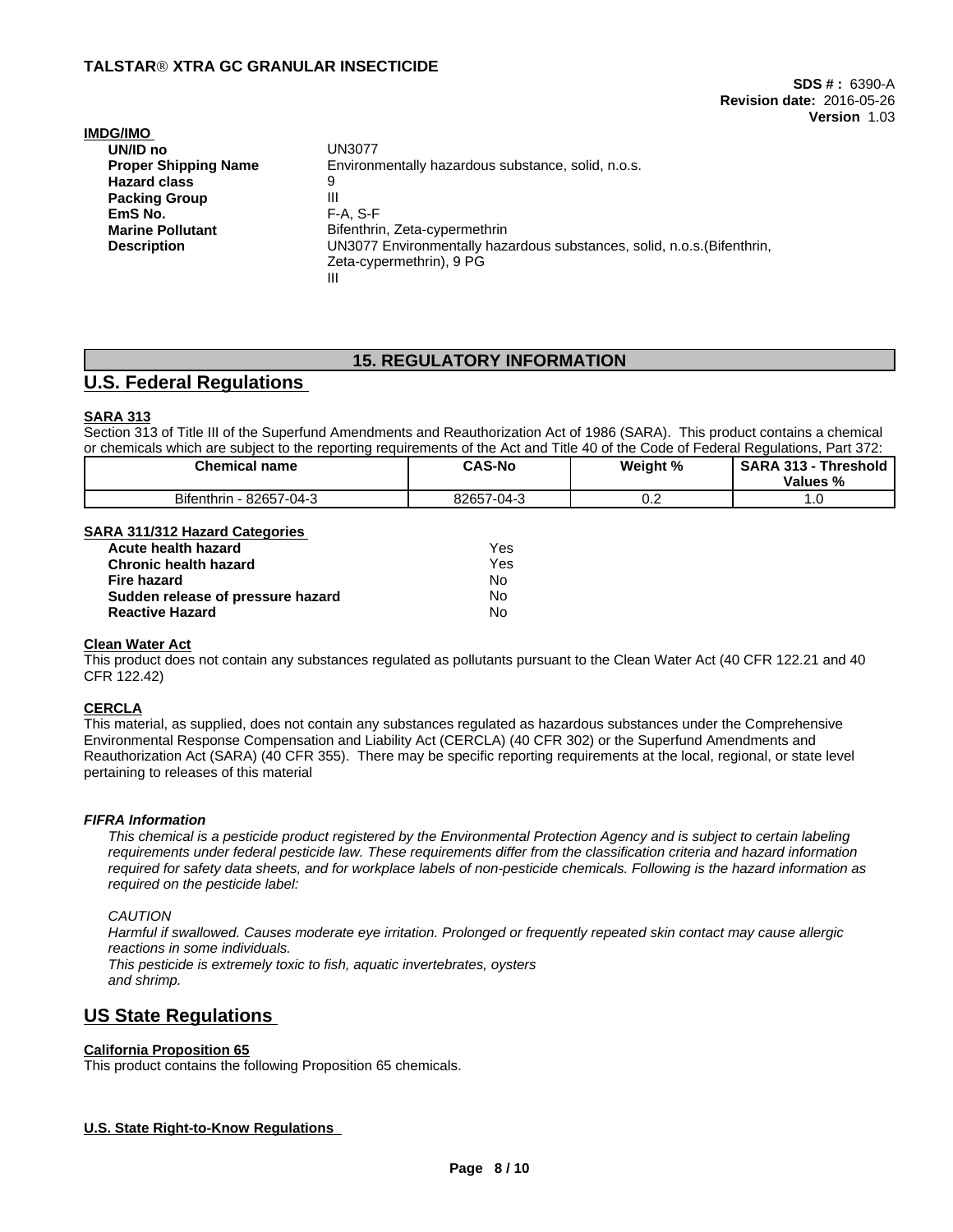This product does not contain any substances regulated by state right-to-know regulations

| <b>Chemical name</b>       | <b>New Jersey</b> | <b>Massachusetts</b> | Pennsylvania |
|----------------------------|-------------------|----------------------|--------------|
| <b>Bifenthrin</b>          |                   |                      |              |
| 82657-04-3                 |                   |                      |              |
| Zeta-cypermethrin (F2700)  |                   |                      |              |
| 52315-07-8                 |                   |                      |              |
| Crystalline silica, quartz |                   |                      |              |
| 14808-60-7                 |                   |                      |              |
| Synthetic amorphous silica |                   |                      |              |
| 112926-00-8                |                   |                      |              |

### **International Inventories**

| <b>Chemical name</b>                         | <b>TSCA</b><br>States) | <b>DSL</b><br>(United   (Canada) | <b>EINECS/ELINC</b><br>S (Europe) | <b>ENCS</b><br>(Japan) | China<br>(IECSC) | KECL (Korea) | <b>PICCS</b><br>(Philippines) | <b>AICS</b><br>(Australia) |
|----------------------------------------------|------------------------|----------------------------------|-----------------------------------|------------------------|------------------|--------------|-------------------------------|----------------------------|
| <b>Bifenthrin</b><br>82657-04-3              |                        |                                  |                                   | x                      |                  | X            |                               |                            |
| Zeta-cypermethrin<br>(F2700)<br>52315-07-8   |                        |                                  | X                                 |                        |                  | X            | x                             | X                          |
| Crystalline silica, quartz<br>14808-60-7     | X                      |                                  | х                                 | ⋏                      |                  | X            |                               | X                          |
| Synthetic amorphous<br>silica<br>112926-00-8 |                        | X                                |                                   | x                      |                  | X            | х                             | X                          |

**Mexico - Grade** Moderate risk, Grade 2

| Chemical name                 | <b>Carcinogen Status</b> | Mexico                                     |
|-------------------------------|--------------------------|--------------------------------------------|
| Crystalline silica.<br>quartz |                          | <b>TWA</b><br>ma/m <sup>3</sup><br>Mexico: |
| Svnthetic amorphous silica    |                          | TWA 10 $ma/m3$<br>Mexico.                  |

| <b>Chemical name</b> | <b>Mexico - Pollutant Release and</b><br><b>Transfer Register - Reporting</b><br><b>Emissions for Fabrication, Process</b><br>or Use -Threshold Quantities | <b>Pollutant Release and Transfer</b><br><b>Register - Reporting Emissions -</b><br><b>Threshold Quantities</b> |
|----------------------|------------------------------------------------------------------------------------------------------------------------------------------------------------|-----------------------------------------------------------------------------------------------------------------|
| <b>Bifenthrin</b>    | 100<br>2500 kg/yr                                                                                                                                          | $100$ kg/yr                                                                                                     |

**WHMIS Hazard Class** D2A - Very toxic materials D2B - Toxic materials



**Disclaimer**

# **16. OTHER INFORMATION**

| <b>NFPA</b> | Healt<br>- 90-00<br>∠ard∘<br>пd.                  | <br>ımabilitv | <br>.stability                        | arde -<br>labe<br>жыл<br>⊓a∠aï us |
|-------------|---------------------------------------------------|---------------|---------------------------------------|-----------------------------------|
| <b>HMIS</b> | $\mathbf{a}$<br>Healt'<br>- 10-00<br>∠ards<br>па. | <br>.ıabilitv | <b>boyor</b><br><b>NSIC</b><br>.<br>◡ | Protection                        |

**Revision date:** 2016-05-26<br>**Reason for revision:** Format Change **Reason for revision:** 

**FMC Corporation believes that the information and recommendations contained herein (including data and statements) are accurate as of the date hereof. NO WARRANTY OF FITNESS FOR ANY PARTICULAR PURPOSE, WARRANTY OF**